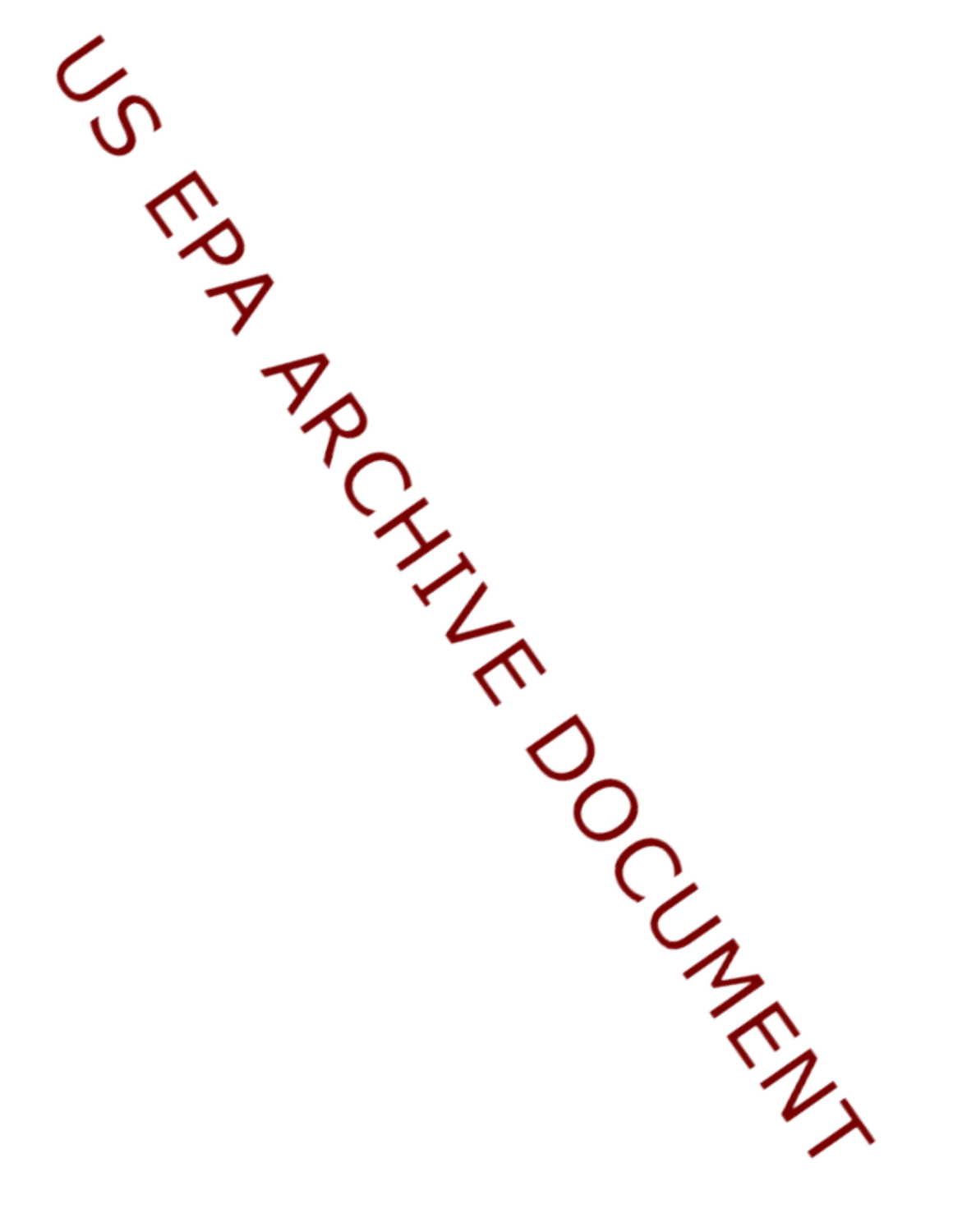## **THE ENVIRONMENTAL TECHNOLOGY VERIFICATION**







# **ETV Joint Verification Statement**

|                                   | TECHNOLOGY TYPE: CONTINUOUS EMISSION MONITOR                                                                 |  |
|-----------------------------------|--------------------------------------------------------------------------------------------------------------|--|
| <b>APPLICATION:</b>               | <b>MEASURING MERCURY EMISSIONS</b>                                                                           |  |
| <b>TECHNOLOGY NAME: MS-1/DM-5</b> |                                                                                                              |  |
| <b>COMPANY:</b>                   | <b>Nippon Instruments Corporation</b>                                                                        |  |
| <b>ADDRESS:</b>                   | $+81-726-94-5195$<br>14-8, Akaoji, Takatsuki-shi, PHONE:<br>Osaka, 569-1146, Japan FAX:<br>$+81-726-94-0663$ |  |
| <b>WEB SITE:</b>                  | http://www.smglink.com/nic/                                                                                  |  |
| E-MAIL:                           | nic@rigaku.co.jp                                                                                             |  |

The U.S. Environmental Protection Agency (EPA) supports the Environmental Technology Verification (ETV) Program to facilitate the deployment of innovative or improved environmental technologies through performance verification and dissemination of information. The goal of the ETV Program is to further environmental protection by accelerating the acceptance and use of improved and cost-effective technologies. ETV seeks to achieve this goal by providing high-quality, peer-reviewed data on technology performance to those involved in the design, distribution, financing, permitting, purchase, and use of environmental technologies.

ETV works in partnership with recognized standards and testing organizations, with stakeholder groups (consisting of buyers, vendor organizations, and permitters), and with individual technology developers. The program evaluates the performance of innovative technologies by developing test plans that are responsive to the needs of stakeholders, conducting field or laboratory tests (as appropriate), collecting and analyzing data, and preparing peer-reviewed reports. All evaluations are conducted in accordance with rigorous quality assurance (QA) protocols to ensure that data of known and adequate quality are generated and that the results are defensible.

The Advanced Monitoring Systems (AMS) Center, one of seven technology areas under ETV, is operated by Battelle in cooperation with EPA's National Exposure Research Laboratory. The AMS Center has recently evaluated the performance of continuous emission monitors (CEMs) used to measure mercury emissions. This verification statement provides a summary of the test results for the Nippon Instruments Corporation MS-1/DM-5 CEM.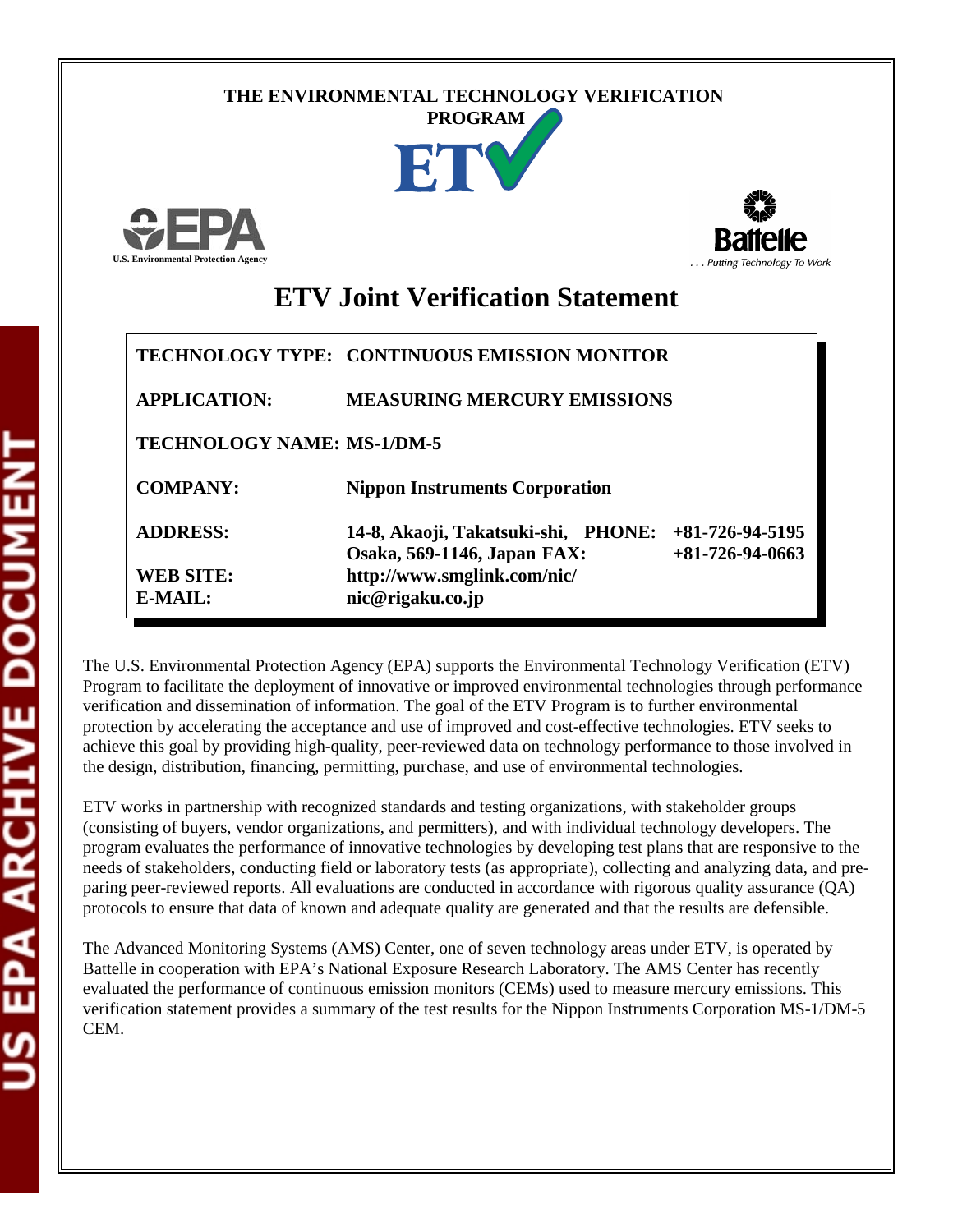### **VERIFICATION TEST DESCRIPTION**

The purpose of this verification test was to evaluate the performance of mercury CEMs at a full-scale field location, over a substantial duration of continuous operation. The CEMs were challenged by stack gases generated from the thermal treatment of a variety of actual wastes in the Toxic Substances Control Act Incinerator (TSCAI) at the East Tennessee Technology Park in Oak Ridge, Tennessee. CEM responses were compared with reference mercury measurements of total  $(Hg_T)$ , oxidized  $(Hg_{OX})$ , and elemental mercury  $(Hg^0)$ . Mercury standard gases were used to challenge the CEMs to assess stability in long-term operation, and the instruments were operated for several weeks by TSCAI staff to assess operational aspects of their use. The reference method for establishing the quantitative performance of the tested technologies was the Ontario Hydro (OH) method. For the MS-1/DM-5, relative accuracy (RA) and correlation with the reference method were evaluated for Hg<sub>T</sub>, Hg<sub>OX</sub>, and Hg<sup>o</sup>. Precision (i.e., repeatability at stable test conditions) was assessed for Hg<sub>T</sub>. Sampling system bias, calibration and zero drift, and response time were assessed for Hg<sup>o</sup> only, using commercial compressed gas standards of Hg<sup>o</sup>. The data completeness, reliability, and maintainability of the MS-1/DM-5 over the course of the verification test were assessed during several weeks of continuous operation.

QA oversight of verification testing was provided by Battelle. Battelle QA staff conducted a technical systems audit, a performance evaluation audit, and a data quality audit of 10% of the test data.

#### **TECHNOLOGY DESCRIPTION**

The following description of the MS-1/DM-5 was provided by the vendor and does not represent verified information.

The MS-1/DM-5 monitors  $Hg^{\circ}$  and  $Hg_{OX}$  continuously in stack gas. This continuous mercury speciation analyzer consists of the MS-1 speciation unit and two DM-5 cold vapor atomic absorption detectors, one for  $Hg^0$ , the other for Hg<sub>OX</sub>. The DM-5 detectors are connected to the MS-1 by a linking cable and a 6-millimeter (mm) (0.24-inch) Teflon tube. To measure  $Hg^0$ , sample gas and potassium chloride solution are mixed in a reaction tube to remove water-soluble  $Hg_{OX}$  and water-soluble organic mercury. Then, the gas and solution are separated in a gas/liquidseparating tube. After the gas is washed with a potassium hydroxide solution and dehumidified, the mercury is guided to the detector where gaseous  $Hg^0$  is measured. To measure  $Hg_{OX}$ , the solution containing  $Hg_{OX}$  and water-soluble organic mercury is guided to the lower part of the reaction tube to be mixed with a reducing solution of tin chloride. There,  $Hg_{OX}$  and the water-soluble organic mercury in the solution are reduced to gaseous Hg<sup>o</sup>. The gas is washed by potassium hydroxide solution and dehumidified in an electronic cooler. The mercury then is guided to the detector for measurement.

The MS-1/DM-5 reports mass concentration in micrograms per cubic meter. It requires manual calibration and chemical reagents. Control keys are used to change sequence times, and a liquid crystal display shows the times. The MS-1/DM-5 operates on 100-volt AC power. The MS-1 is 480 mm (19 inches) wide, 230 mm (9 inches) deep, and 620 mm (24 inches) high and weighs 16 kilograms (35 pounds). Each DM-5 is 430 mm (17 inches) wide, 220 mm (nine inches) deep, and 550 mm (22 inches) high and weighs 16 kilograms (25 pounds).

## **VERIFICATION OF PERFORMANCE**

**Relative Accuracy:** The accuracy of the MS-1/DM-5 for measuring total vapor-phase mercury was verified by comparison to the results of 18 sampling runs using dual trains at  $Hg_T$  levels from <1 to 200 micrograms per dry standard cubic meter of flue gas. When all 18 OH runs were included in the comparison, an overall RA of 11.2% was found for  $Hg_T$ , and an overall RA of 10.1% for  $Hg^{\circ}$ .

**Correlation with Reference Method Results:** Correlation of the MS-1/DM-5 Hg<sub>T</sub> results with the OH results showed an  $r^2$  value of 0.987 when all 18 OH results were included. The  $r^2$  values for Hg<sup>o</sup> and Hg<sub>OX</sub> were 0.989 and 0.985, respectively.